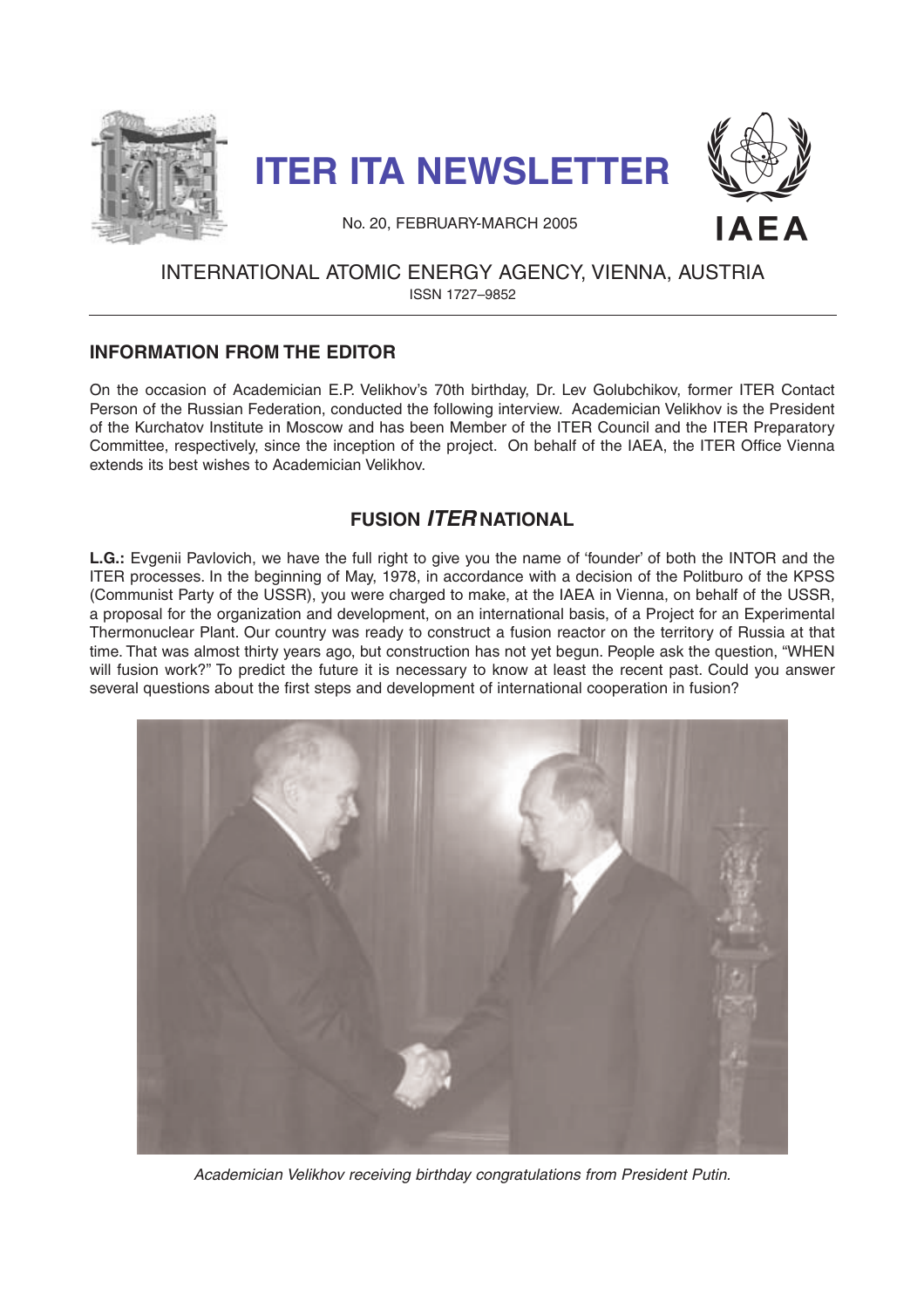**E.P.V.:** Well, in this case is not so easy to get off lightly...

**L.G.:** Good. Is there a direct connection between INTOR and ITER?

**E.P.V.:** The joint work of many scientists and engineers from the Soviet Union, Euratom, Japan and the USA in the framework of INTOR cooperation during the years 1978–1985 allowed us to compare the results of R&D from the national projects related to a tokamak reactor, to reach agreement on the conceptual design of INTOR and to determine a list of additional R&D the results of which would influence the technical design of a reactor. But the main result of this work was the demonstration in practice of the possibility of fruitful joint work by many dozens of specialists from countries with different languages, cultures, religious customs and sociopolitical organizations. Without taking account of this experience and knowledge of the work, it would be much more difficult to organize the joint work on the ITER technical design. And besides, the five volumes published on the INTOR project are a very good reference source for engineers, researchers, scientists and students throughout the world.

**L.G.:** There were many stages in the INTOR project. Why did the participants not begin to work on the technical design of this reactor?

**E.P.V.:** The reasons were several. One of them is rather subjective, I think.

It was a period of time when a new generation of large tokamaks — TFTR in the USA, JET for Euratom (at Culham in the United Kingdom), JT-60 in Japan and T-15 in the USSR — became ready for operation. And all of them hoped to overcome the 'Lawson criterion'  $(Q > 1)$  a little earlier than their partners in fusion research. But to reach this goal has become possible only in the last few years.

**L.G.:** What prompted Chairman Gorbachev, the leader of the USSR at that time, to propose a broad international cooperation to harness thermonuclear energy?

**E.P.V.:** When he became the leader of the country, Gorbachev understood very well the necessity of broadening international cooperation in the modern world. Fusion research was one of the branches of science and technology where the Soviet Union could work on equal terms with any country in the world. The idea was to harness a practically inexhaustible and ecologically acceptable source of energy that would be available to all countries, not only for 'superpowers'. I had been acquainted with Gorbachev since our university years (he graduated from the law faculty, I from the physical faculty, at practically the same time) and I made use of this situation. I understood that international interest in fusion might help our national fusion programme, as head of which I was nominated just after the death of Academician Lev Andreevich Artsimovich in 1973.

In September 1985, during the meeting of Gorbachev with the French President Mitterand, the latter supported this idea, and this was written in the communiqué on the results of that meeting. Later the same year Gorbachev met with US President Reagan, and he, too, agreed to the organization of an international cooperation in fusion energy. In December 1985, after a speech by the Minister of Foreign Affairs of the USSR, A.A. Gromyko, before the United Nations General Assembly, this great idea found general understanding and we in the Soviet Union began to receive proposals from other countries willing to participate in this endeavour.

**L.G.:** But the agreement on the ITER technical design was signed by only four Parties, the same that participated in the INTOR activity and in the ITER Conceptual Design Activities. Why?

**E.P.V.:** After long and not so simple negotiations, it was decided to begin the ITER activity with specialists from only those countries that had good experience in thermonuclear research, namely the USSR (Russia), the USA, the EU and Japan. I was nominated as the Chair of the ITER Council, and Dr. M.Yoshikawa become Co-Chair. After six years of very hard work the technical design was developed. Based on the scientific data and technical possibilities existing at that time, there was a real possibility to begin the construction phase of ITER, IF…if in the USA there had not begun some political intrigue. It was forbidden to US scientists to participate in the ITER activity and the word 'ITER' became taboo in the USA. The ITER Co-Centre in San Diego was closed.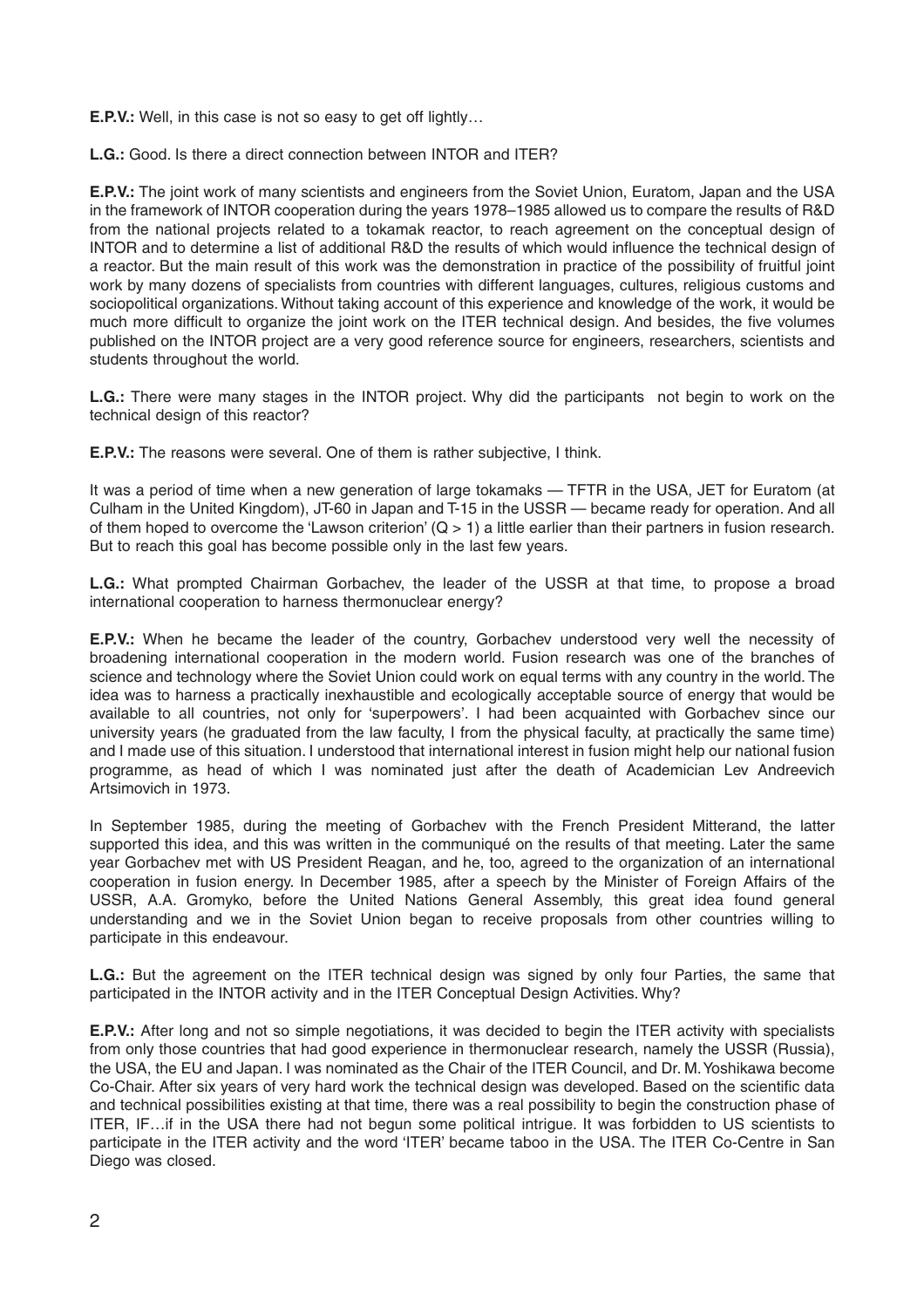In spite of a rather hard situation after this US decision, so inexplicable from a logical point of view, the project has managed to survive and continued up to the end of 2001 working with the goal of diminishing the cost of the reactor without substantial changes to its principal parameters and of getting agreement on a site for the possible construction of ITER. Canada joined the ITER activity and in June 2001 officially proposed a site for ITER construction near Lake Ontario. It was not only a very good place for ITER. This official proposal of a site allowed the participating countries to begin official negotiations for preparation of the new Agreement on the Construction of ITER. We should be grateful to our Canadian colleagues for this bold step.

**L.G.:** Well, what next? Negotiations have been continuing for four years…

**E.P.V.:** During this period of time many events have happened. After the beginning of the negotiations on the future of ITER, the USA came back into the project. China and the Republic of Korea also became participants in the negotiations, and Canada left the negotiating table because of financial problems. The selection of a site for ITER construction is in stalemate and is delaying a successful end of the negotiations, because three Parties (Russia, China and the EU) support France, another three (Japan, the USA and the Republic of Korea) support Japan. Now France and Japan are each fighting for their ITER site — Cadarache in France and Rokkasho in Japan. They have failed to reach a consensus on the basis of mutual interests and all the rest have to wait. The problem is very serious and quite possibly the decision can only be found by the 'Big 8' by means of mutual concessions.

**L.G.:** When may we expect the decision on the site?

**V.E.P.:** I think it will happen this year. Compromises are possible. But time is flying. An energy and ecology crisis is obvious even to the person in the street. The sooner we answer the question — FUSION ENERGY: TO BE OR NOT TO BE? —– the sooner we will manage not only to resolve global ecological, energy and economic problems, but also to avoid serious sociopolitical perturbation in our unstable world.

**L.G.:** What do you think about the possibility of other countries joining the ITER process besides the present six?

**E.P.V.:** It must happen, sooner or later. Fusion energy is the global future of humankind "by definition", and it will influence the fate of all countries and peoples. That is why the leaders of my country considered and continue to consider that the ITER project should be under the auspices of the IAEA and the United Nations.



Academician Velikhov in discussion with President Putin.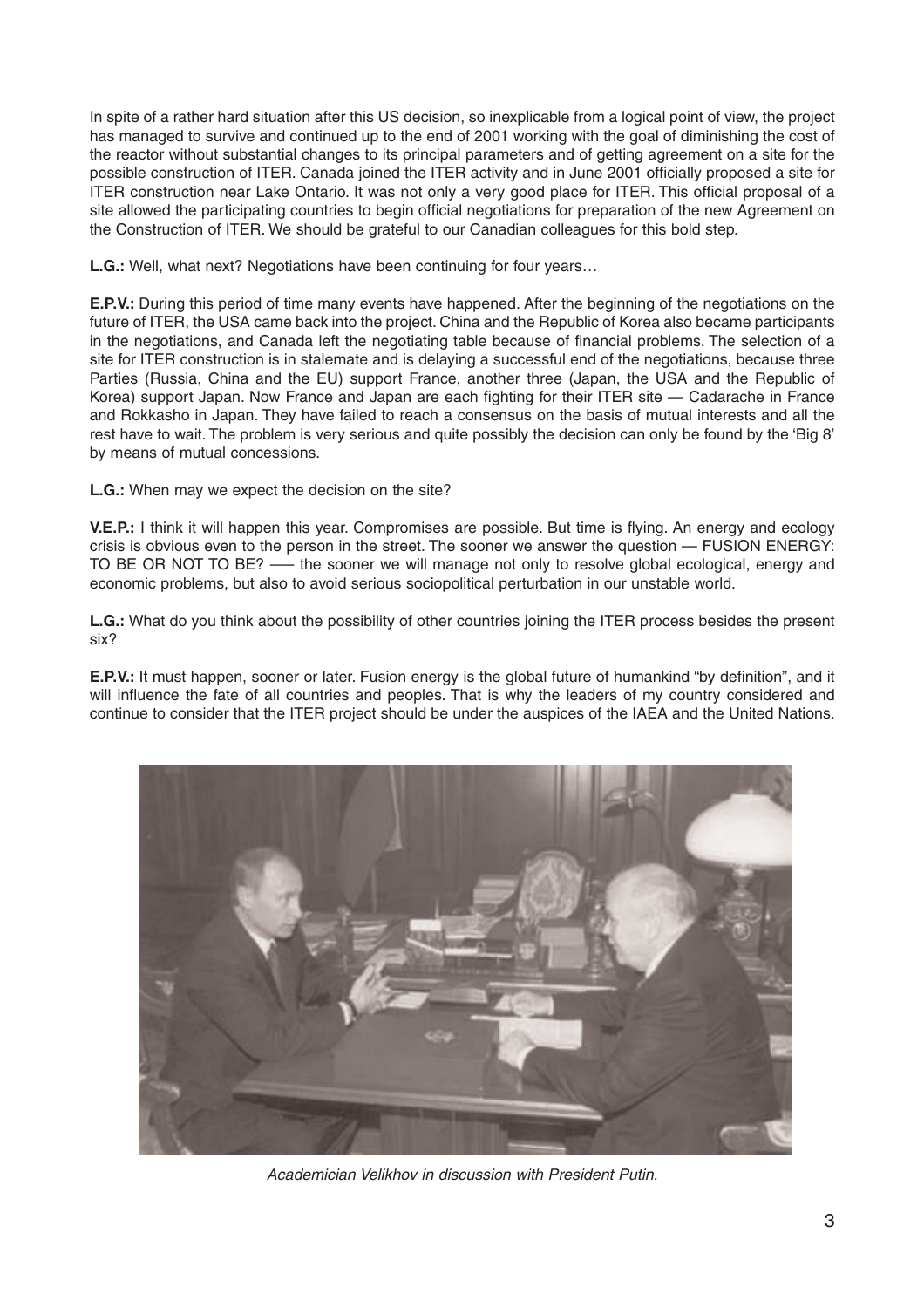**L.G.:** In his time, Artsimovich, to the question, "When will the use of fusion energy begin?", answered, "Only when it is necessary to humankind…and maybe a little earlier." What do you think, has this time come?

**E.P.V.:** I think this time is a little late in coming.

**L.G.:** In one interview, to the question,"Is it possible to call ITER the main project of your life?", you answered, "Probably, yes." Have you changed your mind?

**E.P.V.:** No. my opinion is still stronger.

## **A NEW DOCUMENT MANAGEMENT SYSTEM FOR ITER by H.-W. Bartels, ITER Information Technology Office Head, ITER Joint Work Site Garching**

#### **Introduction**

Since October 2004, ITER has a new document management system called IDM (ITER Document Management), which supersedes the old IDoMS. The old system served ITER for over 10 years but became outdated considering the rapid improvements in software and web technologies. The new system is designed to be the basis for the upcoming construction phase of ITER. A review of a range of potential solutions, some of them commercial and some of them open source, preceded the implementation of the new system. A complete in-house development was excluded from the beginning since the risks and cost involved are too large. As a result of the review it became clear that all solutions would require significant efforts to customize them for ITER project needs. Based on this conclusion it was decided to develop a pilot version of the new system with the open source web application framework ZOPE, which is a powerful and feature-rich software to build secure and flexible web applications. The success of this pilot led to the adoption of the new system for production work by the project in October 2004.

## **Software used for the implementation**

The implementation with ZOPE was possible with a moderate effort because this system has the following built-in features:

- security integrated from the beginning;
- an advanced and fast search engine;
- built-in Object Database which provides full support for secure transactions;
- connection to external relational databases (e.g. Oracle, MySQL) is possible;
- separation of:
	- data (binaries);
	- meta-data (date, author, etc.);
	- presentation (dynamic web pages);
	- logic (workflow, i.e. approval process);
- fully customizable (general purpose computer language Python).

The most important features of IDM are:

- use through an internet browser from any platform;
- powerful search capability;
- easy and intuitive use;
- integrated workflow with:
	- signing, review, and approval (electronic signatures);
	- ability to include and log comments;
	- control of versions;
- fine-grained security settings can control access to various parts of the system.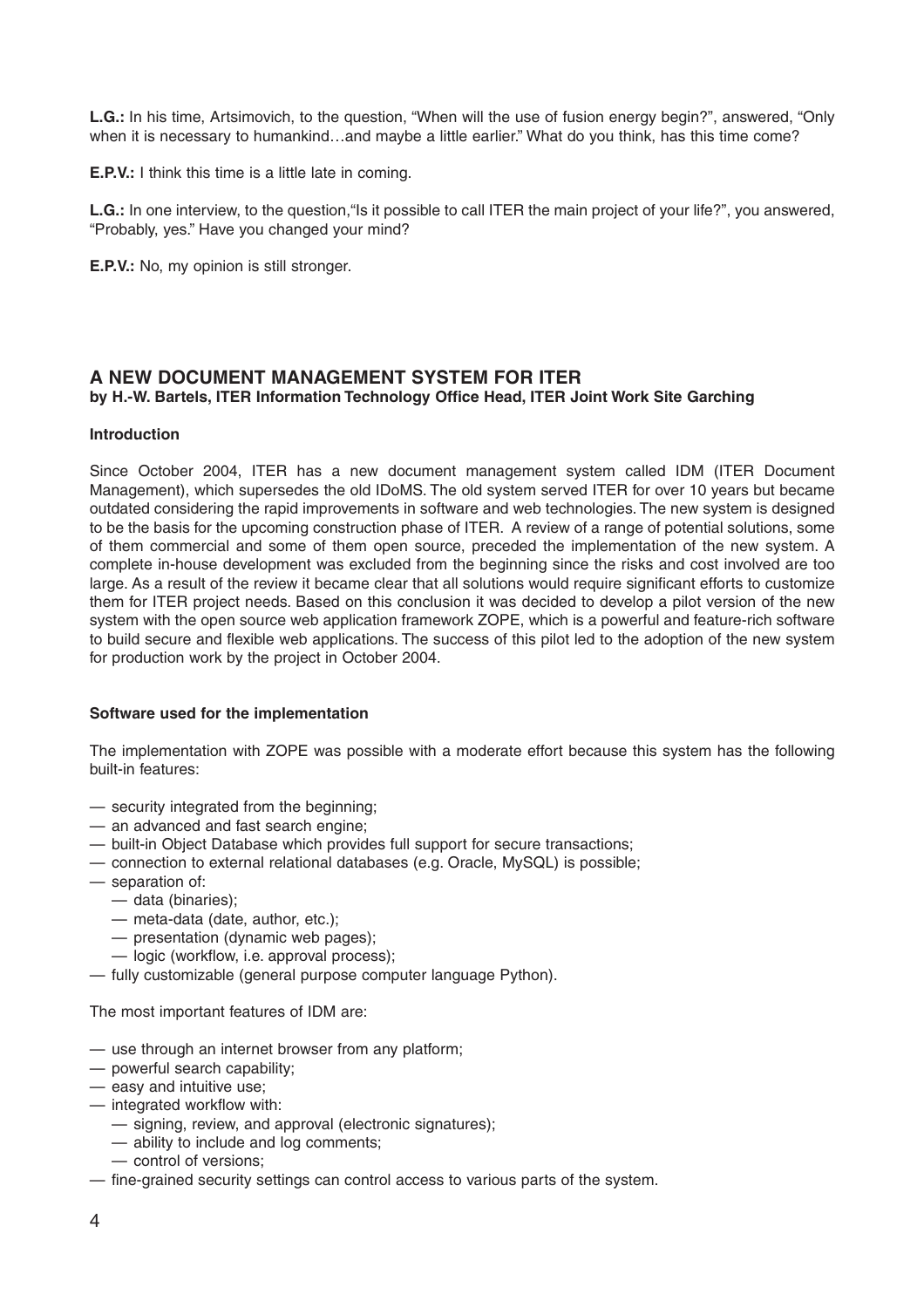#### **Basic user interface**

The user interface (Figure 1) is similar to that most users know from the Windows Explorer or similar file and folder navigation tools. There are various types of folders which are differentiated by colour or name. A grey training folder is available for users to familiarize themselves with the system. All content in this folder older than 3 months will be automatically deleted. A yellow 'Users' folder provides individual folders for all IDM users which are a good starting place for storing documents in IDM. Content in the 'Users' folder and all other nontraining folders will never be deleted. The blue 'Baseline' folder is a special folder which is designed to represent the current state of the ITER project. Therefore its content is dynamic and will change with time. The structure of the folders there maps the ITER work breakdown structure. Links in the baseline folder can become obsolete and are then deleted. The documents behind those links will never be deleted and can always be retrieved via the search function. All other (green) folders are of general interest to the ITER project and contain content which is expected to be stable over time. Examples are documentation about old baseline designs and documentation about meetings (minutes and presentations).

An important role in IDM is played by the Responsible Officers of each folder. A typical example would be the 'Design Integration' folder, where the head of the design integration division would be the responsible officer. The responsible officers can:

- delete links to documents in their area;
- set security permissions (read and write);
- confirm the relevance of documents in the 'Baseline' folder on request of the ITER management;
- delegate authority: define new Responsible Officers in subfolders.

In future, another feature will be implemented which will allow Responsible Officers to define new local groups at the folder level and make appropriate security settings for them. This feature will enable the creation of working groups across many fields without the need to interact with IDM administrators.

A user manual is provided both as a Word document and online. It is kept updated as new features are implemented. Users can send feature requests to the IDM administrators and a web page lists all feature requests. Another link points to the IDM development page in which a log is kept about improvements to the system.

## **Working with documents**

The most fundamental feature of IDM is that it allows all registered users (including external collaborators) to upload documents into the system. Users can select an appropriate location in the folder structure where they have write access. In this folder they are offered a button called 'New File' which guides them through the upload process. They are able to browse the local file system to select a file for uploading and they can fill out some meta-data information like the title of the document, reviewers, approver etc. During the upload process a unique document number is generated which can be pasted within the document before the upload is complete.

Once a document is uploaded into the system, it can be routed through a standard QA workflow. The first action - review - is started once the author (plus co-authors) sign the document electronically. Reviewers can give comments to the documents and make a recommendation for approval. The author can reply to the comments. Finally a user who is in the line management of the (main) author can approve the document. Approvers can also add comments, add reviewers and delegate the approval to another person. Reviewers or approvers can lock documents. A locked document will remain in its status until the lock is removed. Approvers can also change authors - useful when new revisions of project documents are produced after the original authors have left the project.

New versions of the document can be uploaded at any time. The system takes care of the numbering of the various versions. There will be always one 'current' version, which will be the version with the highest level of approval. If several documents have the same level of approval, the newest of them will become the current version. An exception to this rule is that locked documents remain the current versions until the lock is removed. Older versions will be flagged as obsolete but kept in the database and newer versions will be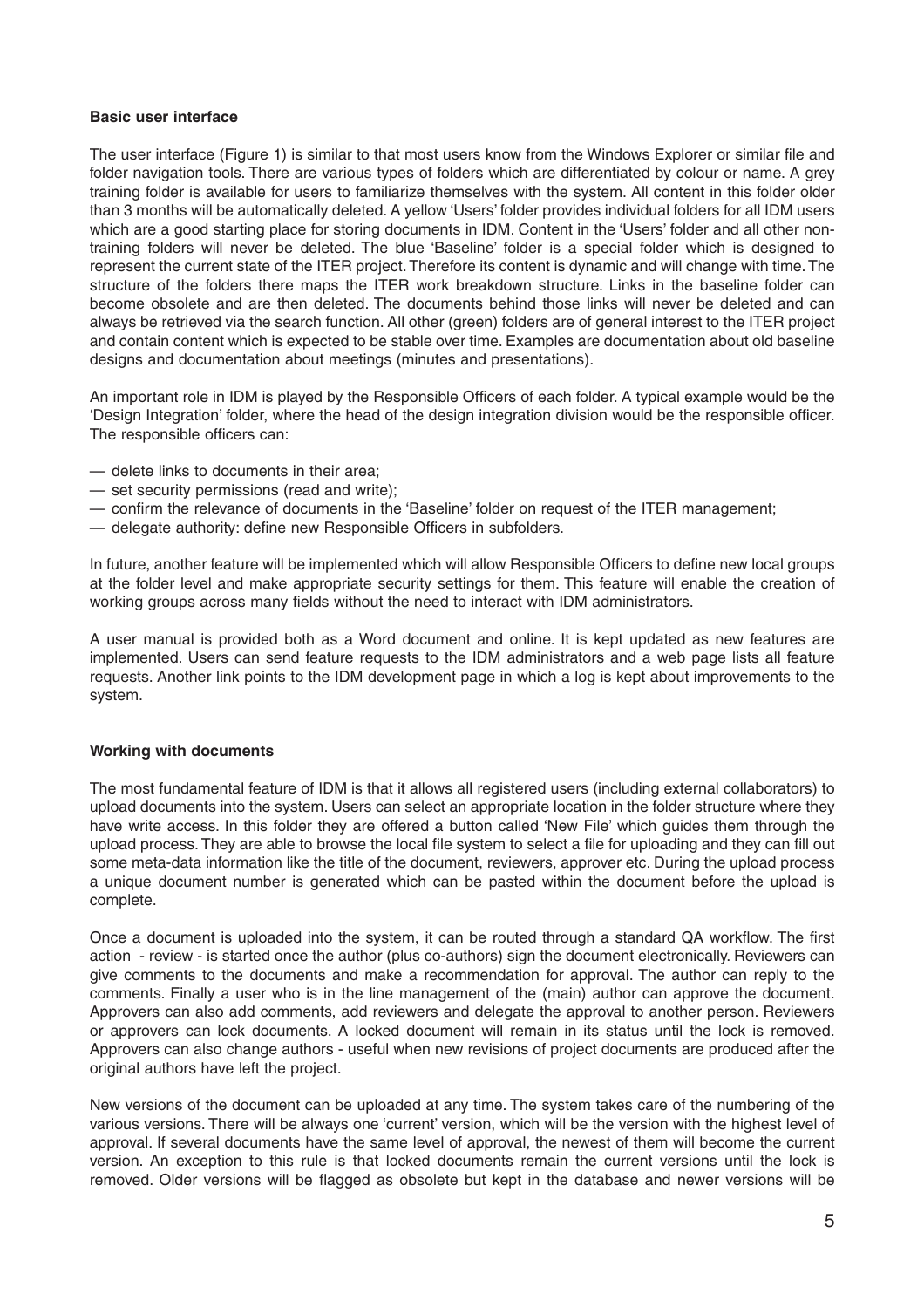flagged as 'draft' versions. A new version must go through the same approval process as earlier versions to reach the same level of approval.

#### **User database**

Usernames and passwords are kept in the same repository as used for normal login into desktop computers. This is achieved by using a general standard — LDAP — for the user and group management. This way a separate user administration is avoided and the ITER users do not need to remember yet another username and password.

For external collaborators a low level of entry into IDM — read only access — is provided by a standard username and password distributed by the ITER International Team or Home Team members. External users requiring write permission can be added to the pool of IDM users once this is requested by an ITER International Team member who acts as their sponsor.

## **Real life experience**

IDM went into production in October 2004. Since then the system has been running stably and the amount of documents is increasing steadily. Within the first 4 month about 1000 documents have been stored into the system. External collaborators from China, EU, Japan, Korea, Russia and the US have been registered as active users of the system.

Shortly after the introduction of IDM is became clear that one important use was not covered: how to upload documents to IDM which are of significant importance to the ITER project but which are authored by researchers now outside the ITER team. It seemed unrealistic to always give write access in these cases. Therefore a new upload procedure was developed quickly in which an IDM user can act as a 'signatory', i.e. they can sign a document into IDM without being the author. These documents can then even be approved inside the ITER Team to give them a formal status. This new route of uploading documents is currently used very often. This example demonstrates the flexibility which was gained by basing IDM on an open source platform. This allowed fast and flexible modification of the system to accommodate the special needs of the ITER project which would hardly be covered by any standard commercial system. Customizing commercial software systems is also possible but with large penalties in terms of cost, planning and schedule, and dependence on outside contractors and "black box" systems.

A current activity is to import the legacy documents accumulated in the old ITER document management system. This involves some effort to recognize old file formats and make them readable in the current operating systems. We expect that the bulk of this import will be finished in February 2005.

Considerable effort is also underway to quickly import recent documentation updates into the ITER system, to act as the springboard for future modifications as construction approaches.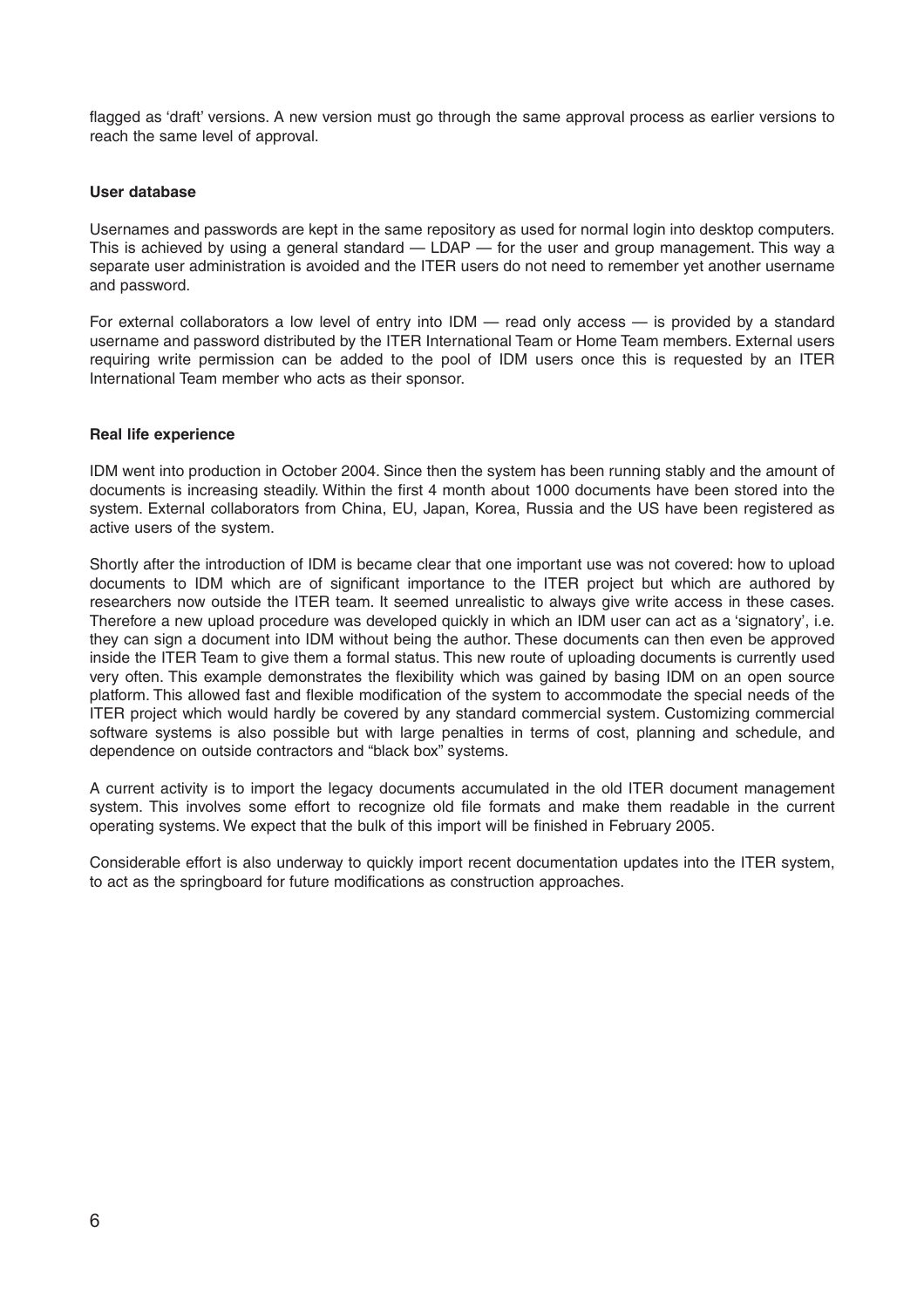| 10M - ITER Document Management - Microsoft Internet Explorer<br>View Favorites Tools Help<br>Edit<br>File |                    |                                |        |      |                         |   | $\Box$                  |
|-----------------------------------------------------------------------------------------------------------|--------------------|--------------------------------|--------|------|-------------------------|---|-------------------------|
| Search                                                                                                    |                    | Favorites @ Media @ 20 30 30 1 |        | 图    |                         |   | 櫩                       |
| Address <sup>2</sup> https://users.iter.org/users/idm                                                     |                    |                                |        |      |                         |   | $=$ Links $\frac{1}{2}$ |
| Hans-Werner<br><b>Bartels</b>                                                                             |                    |                                | search |      | advanced search         | ? |                         |
| Collapse All                                                                                              | <b>IDM</b>         |                                |        |      |                         |   |                         |
| <b>DM</b> root folder<br><b>B</b> Baseline<br>æ<br>Meetings & Committees                                  | Preferences        |                                |        |      |                         |   |                         |
| <sup>36</sup> Task Agreements & Reports                                                                   | Status             | ( Title                        | Type   | Size | Modified                |   |                         |
| 闲<br>Previous Baselines<br>冕<br>Publications<br><b>Users</b><br>Training                                  |                    | Publications                   | folder |      | 11 Nov 2004 09:52 RO: a |   |                         |
|                                                                                                           |                    | Meetings &<br>Committees       | folder |      | 08 Nov 2004 18:33 RO: s |   |                         |
|                                                                                                           |                    | Training                       | folder |      | 08 Nov 2004 18:31       |   |                         |
|                                                                                                           |                    | Baseline                       | folder |      | 08 Nov 2004 16:42       |   |                         |
|                                                                                                           |                    | Users                          | folder |      | 05 Nov 2004 11:08       |   |                         |
|                                                                                                           |                    | Task Agreements<br>& Reports   | folder |      | 21 Sep 2004 10:55 RO: r |   |                         |
|                                                                                                           |                    | Previous<br>Baselines          | folder |      | 21 Sep 2004 10:48       |   |                         |
| IDM development report<br><b>IDM</b> feature requests<br>IDM bug list<br><b>IDM</b> Manual                | Write access: none | Read access: Authenticated     |        |      |                         |   |                         |
|                                                                                                           | $\mathbf{H}$       |                                |        |      |                         |   | $\mathbf{r}$            |
|                                                                                                           |                    |                                |        |      | <b>G</b> Trusted sites  |   | a)                      |

Figure 1. Basic IDM screen which appears after login into IDM.The user can navigate as on Windows Explorer by opening the folder hierarchy or clicking on folders. An alternative method to locate documents is to use a search word or phrase which will scan all meta-data and an index of the full text of Word and PDF documents.